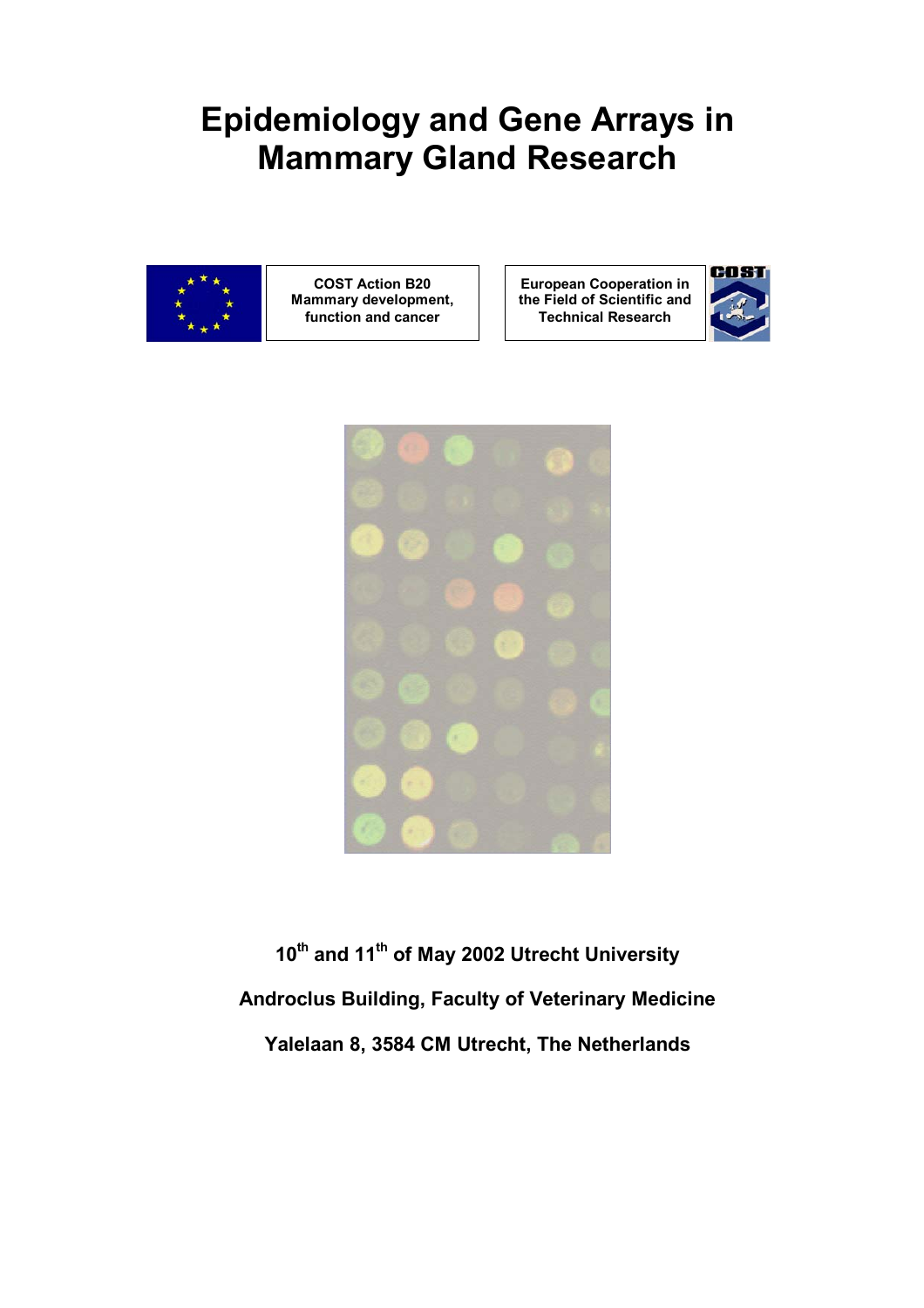### 3rd Management Committee Meeting

only for members of the Management Committee

## Agenda

## **Friday 10th May**

| 09.00 |    | Welcome to participants                                                              |  |
|-------|----|--------------------------------------------------------------------------------------|--|
|       |    | 1. Adoption of the Agenda                                                            |  |
|       |    | 2. Adoption of the Minutes of the 2 <sup>nd</sup> MCM, Ayr                           |  |
|       | 3. | Introduction of the new Scientific Officer; information from the COST<br>Secretariat |  |
|       |    | 4. Status of COST B20 Action                                                         |  |
|       |    | 5. Information from the Working Groups                                               |  |
|       |    | 6. STSM                                                                              |  |
|       |    | 7. E-mail list, web site                                                             |  |
|       |    | 8. Laboratory directory                                                              |  |
|       |    | 9. Place and date of next meetings                                                   |  |
|       |    | 10. Any other business                                                               |  |
| 12.00 |    | Get-together lunch                                                                   |  |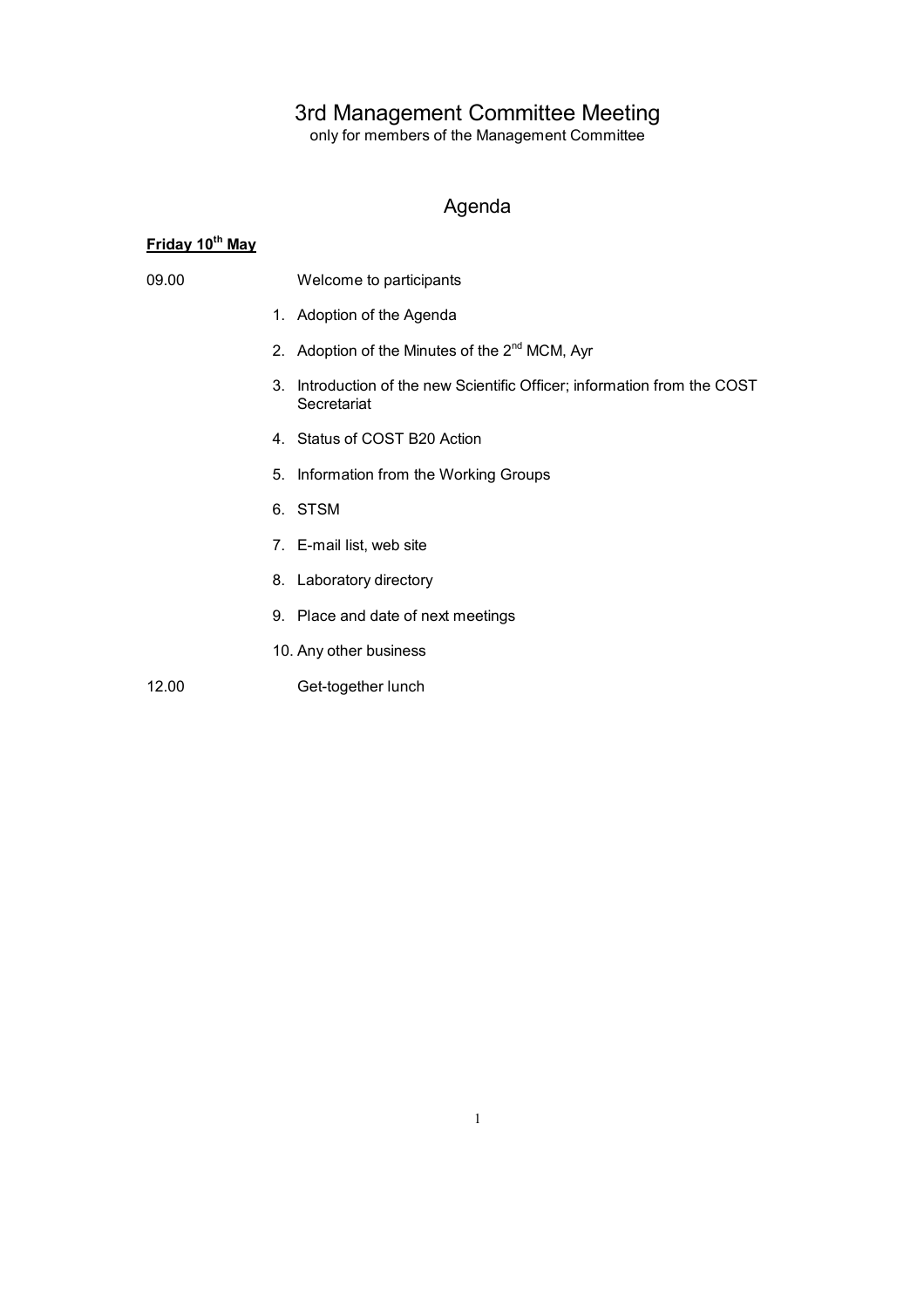## **Scientific programme (Titles of presentations may be prone to changes)**

### **Friday 10th May**

In the morning, there will be a management committee meeting from 9.00 until 12.00 only for members of the MC.

12.00 Get-together lunch

Session 1 – Epidemiology

Chair: Liliane Rosetta (France)

- 13.00 13.45 Matti Rookus (Amsterdam, NLD), Epidemiology of breast cancer.
- 13.45 14.30 Peter Boyle (Milan, ITA), Lactation and breast cancer risk.
- 14.30 15.00 Coffee break

Session 2 - Array technology (1)

Chair: Armand Sanchez (Spain)<br>15.00 - 15.45 Finian Martin (

- Finian Martin (Dublin, IRL), Gene expression in the post-natal mouse mammary gland.
- 15.30 16.15 Mari Smits (Lelystad, NLD) Development of microarrays for pigs and chicken.
- 16.15 17.30 Alexandre Caetano (Brasilia, Brazil) Development of porcine ovary arrays.

Afterwards refreshments will be served. At 19.00 a dinner is scheduled at the Hotel "Biltsche Hoek". Please register for this event using your registration form.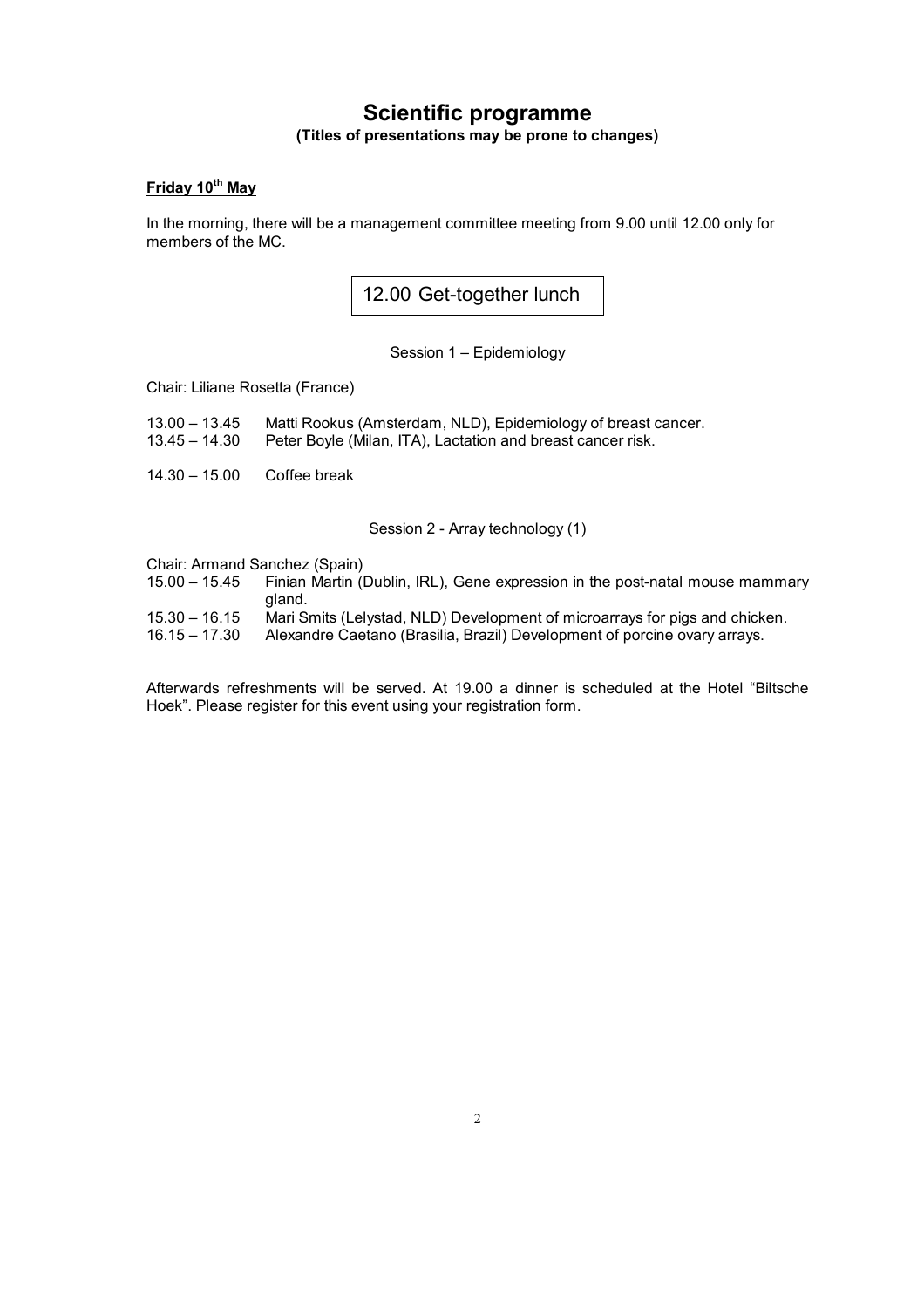#### **Saturday 11th May**

Session 3 – Array technology (2)

Chair: Cees Cornelisse (The Netherlands)

| $09.00 - 09.40$ | Patrice Martin (Jouy-en-Josas, FRA), Mammary cDNA arrays in domestic     |  |  |  |  |  |
|-----------------|--------------------------------------------------------------------------|--|--|--|--|--|
|                 | animals.                                                                 |  |  |  |  |  |
| nn nn           | Tom van Wazal (Loidan, NLD). Everession based positional eleping of broa |  |  |  |  |  |

- 09.40 10.20 Tom van Wezel (Leiden, NLD), Expression-based positional cloning of breast tumour suppressor genes on chromosome arm 16q.
- 10.20 10.30 Coffee break

Session 4 – Array technology (continued)

| 10.30 - 11.10 David Vetrie (Cambridge, GBR), Development of a microarray core facility. |  |  |
|-----------------------------------------------------------------------------------------|--|--|
|                                                                                         |  |  |

- 11.10 11.50 Christine Steinhoff (Berlin, DEU), Data analysis of cDNA microarrays.
- 11.50 12.30 Jose Palacios (Madrid, ESP), The use of the CNIO Oncochip.
- 12.30 13.00 Lunch

Session 5 – Array technology in mammary cancer

Chair: Joyce Taylor Papadimitriou (United Kingdom)

- 13.00 13.40 Peter Devilee (Leiden, NLD), Association between BRCA1 and BRCA2 mutations and cancer phenotype. 13.40 – 14.10 Henri Magdelenat (Paris, FRA), Spiceome and splice variant arrays in breast
- cancer.
- 14.10 14.40 Olivier Delattre (Paris, FRA), Comparative Genomic Hybridisation arrays.
- 14.40 15.30 Marc van de Vijver (Amsterdam, NLD), Prediction of clinical outcome by gene expression profiling.
- 15.30 16.00 Coffee/Tea break

After 16.00 there is the possibility to discus further in small groups management committee matters and for the people involved in the proposal for functional genomics of gender-specific cancers a renewed application for the  $6<sup>th</sup>$  EU programme.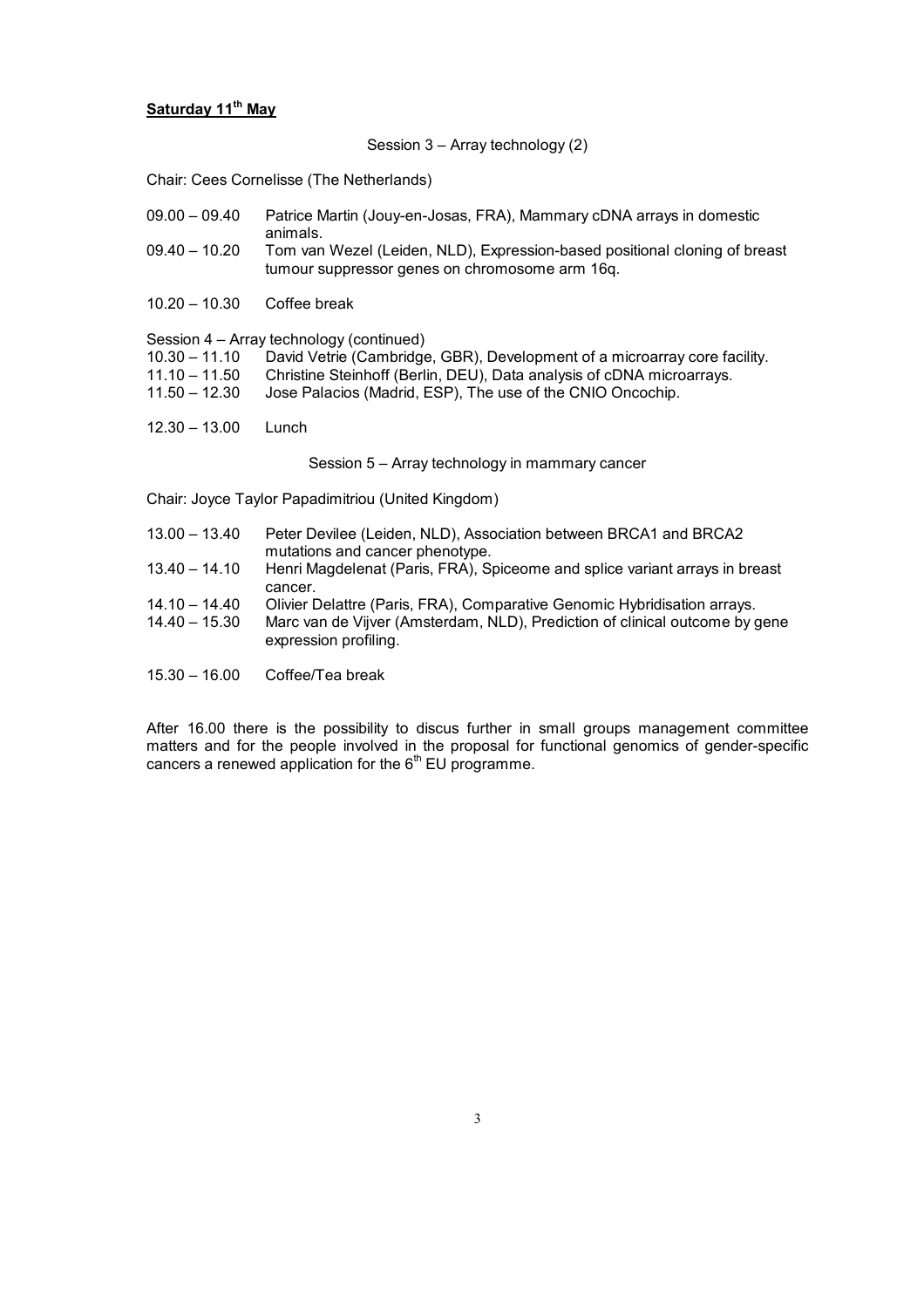## **Conference Abstracts**

Epidemiology and Gene Arrays in Mammary Gland Research

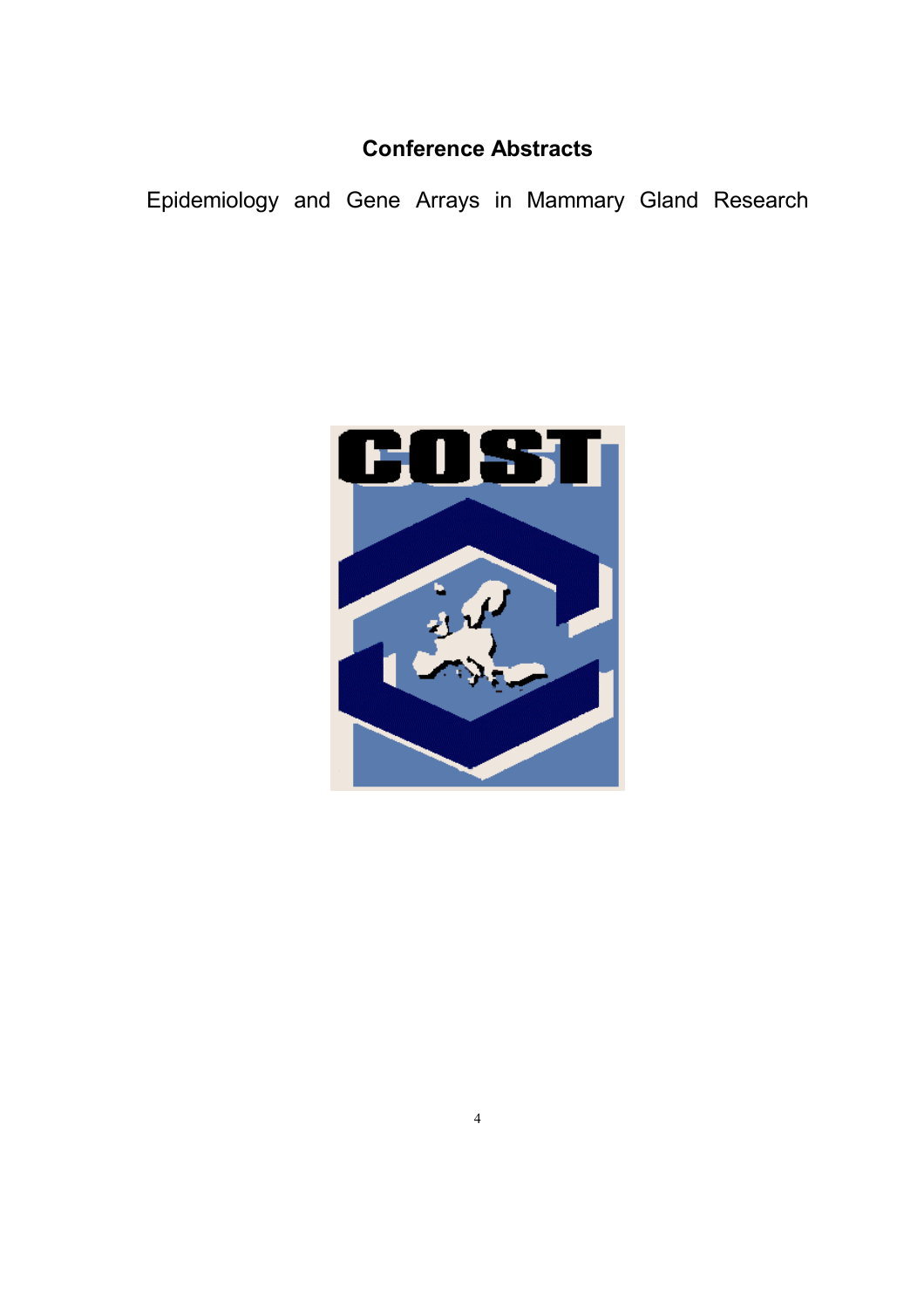#### **Gene Expression in the Post-natal Mouse Mammary Gland**

Teresa Lambe, Jillian Howlin, Fiona Furlong, Emmett McArdle, Darren Finlay and Finian Martin Conway Institute for Biomolecular and Biomedical Research and Department of Pharmacology, University College Dublin, Belfield, Dublin 4, Ireland (*finian.martin@ucd.ie*)

We present a 'work in progress' report on an analysis of gene expression at five time points during the cycle of post-natal mammary gland development using Affymetrix oligonucleotide microarrays representative of 12,800 expressed genes. We examined gene expression in threeweek-old virgin mammary gland, 5/6-week peri-pubertal mammary gland (gland rich in terminal end buds and active in mammary tree expansion through the fat pad), 12-14 day pregnant gland, 3-18h resuckled ('re-differentiated'), 40h-involuting gland and 2-day involuting mouse mammary gland. The data was scaled, normalized and subjected to clustering analysis using the GeneSpring suite of programs. In additions, lists of genes whose expression was increased or decreased 2-fold at one time-point relative to the other four were also created. Cohorts of genes whose expression were previously associated with particular stages of the mammary gland cycle of development were correctly identified and the expression of groups of genes of related function clustered to individual stages of development.

In particular, we have further analysed three transcripts whose expression linked to the 5/6-week peri-pubertal mammary gland. *cited 1* is an estrogen receptor-associated transcriptional activator; we found its expression tightly associated with the 5/6-week virgin gland. mSFRP4, the soluble frizzled receptor whose expression has previously been associated with epithelial apoptosis was found on RT-PCR verification to be expressed in the early virgin gland (3- and 5-wk). Finally, we found connexin 43 to be expressed in the 5/6 wk and pregnant gland and to be consistently identified in an expressed gene subtraction study as associated with mammary epithelial cells cultured in the absence of an extracellular matrix. Subsequent immunocytochemical analysis shows connexin 43 to be selectively expressed in myoepithelial cells in the involuting gland (but not in lactation) and in myoepithelial cells and cap cells of the terminal end buds of the 5/6 wkvirgin gland.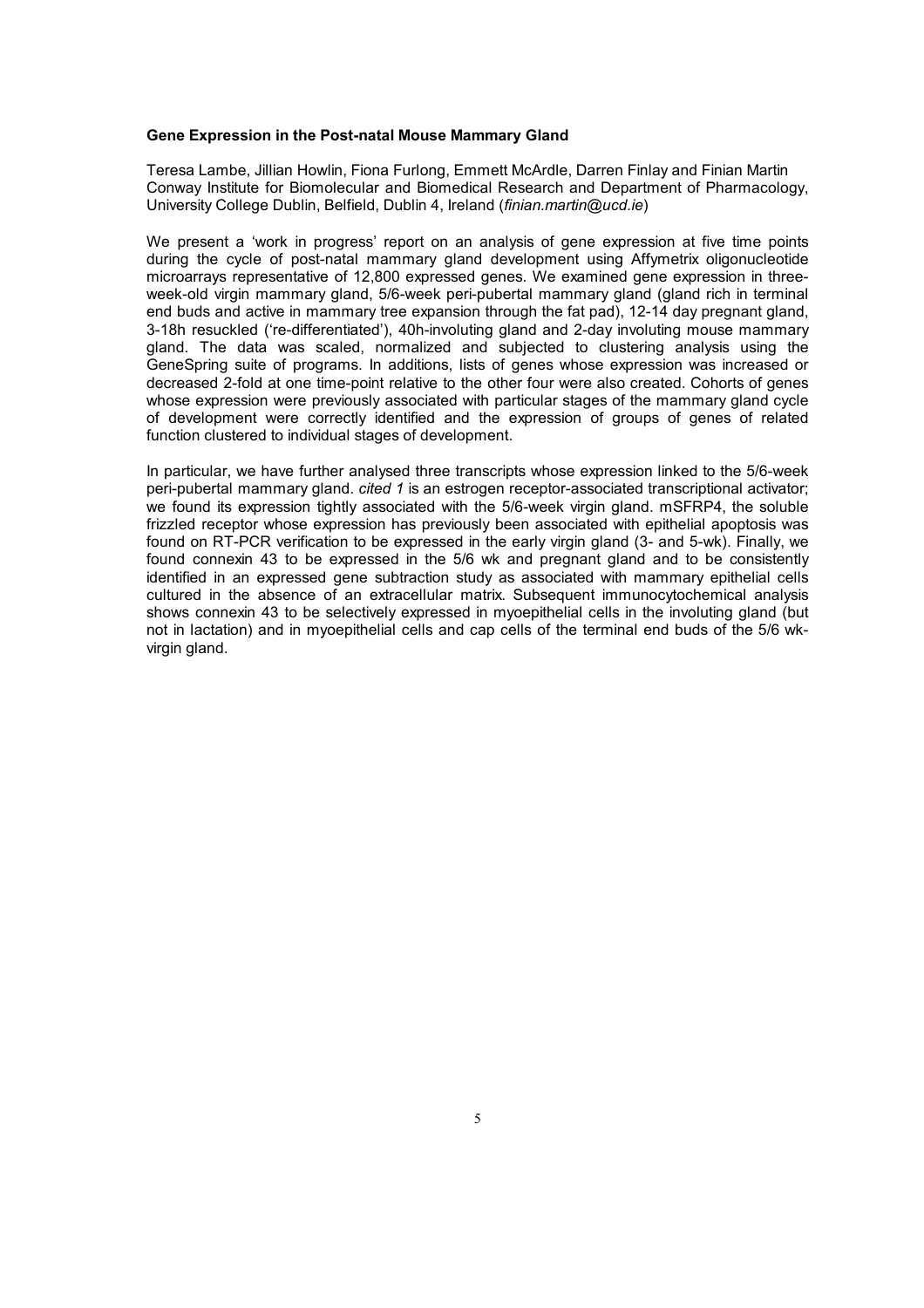#### **Expression-based positional cloning of breast tumour suppressor genes on chromosome arm 16q**

#### Tom van Wezel

Leiden University Medical Centre, Department of Pathology, University of Leiden, Leiden, The Netherlands (*tom.van.wezel@lumc.nl*)

The long arm of chromosome 16 contains at least two separate smallest regions of overlap (SRO) at 16q22.1 and 16q24.3, involved in LOH in breast cancer  $1,2$ . In spite of extensive mutation analysis many genes, including all known transcripts at 16q24.3, the TSG(s) at chromosome 16q remain elusive. In lobular breast cancer we unmasked E-cadherin at 16q22.1 as a major target for LOH showing inactivating mutations in about 60% of the tumours <sup>3</sup>. The majority of cancers however are of the ductal subtype and these tumours do not harbour Ecadherin mutations so other target genes are most likely affected in these tumours. Due to the biological complexity of LOH data, the precise boundaries of the SROs remain uncertain. Furthermore the majority of the tumours have LOH of a large region at 16q. Thus the reliability of SROs as sole starting point for positional cloning can be questioned. Here we propose a novel "brute force" expression based positional cloning approach to identify the breast cancer TSG(s) at 16q.

By means of cDNA microarray analysis of all the genes located at 16q, the gene-set that is expressed in breast epithelium and that shows repeatedly decreased expression in breast tumours is selected. A cDNA microarray containing al the genes at chromosome 16q is constructed. For selection of genes, all data available from electronic databases, large-scale sequencing efforts and gene-predictions were used. Arrays are hybridised with RNA from normal breast epithelium and normal breast cell lines versus respectively breast tumours and tumour cell lines with and without LOH at 16q.

The candidate genes will be screened by high throughput mutation screening using fluorescent CSGE (conformation sensitive gel electrophoresis) in a breast cancer cell line panel with 16q homozygosity and in a panel of 50 tumours. These tumours represent different histological subtypes and show LOH at the gene locus, preferably restricted to the region that harbours the candidate gene.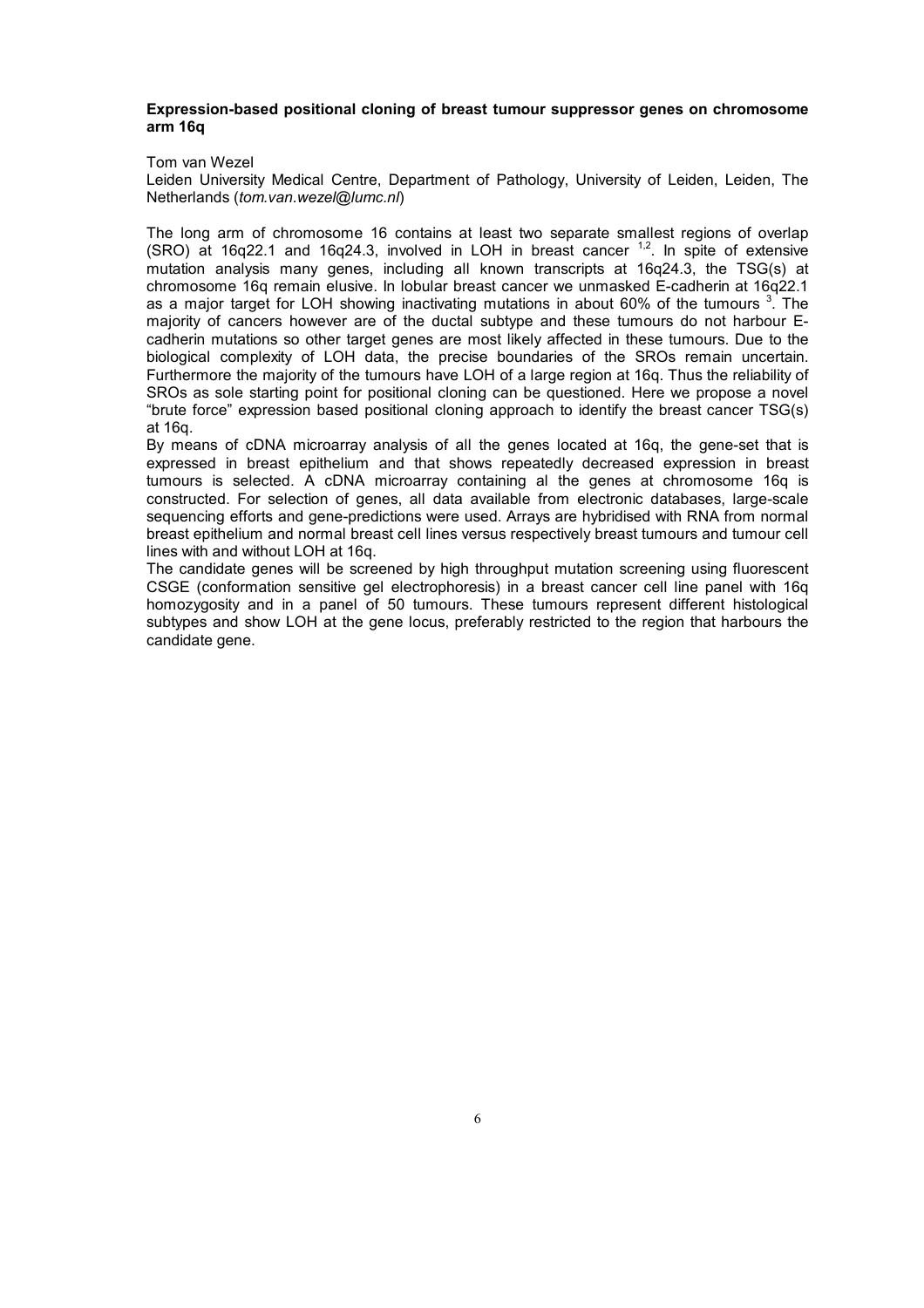#### **Association between BRCA1 and BRCA2 mutations and cancer phenotype**

Peter Devilee

Leiden University Medical Centre, Centre for Human & Clinical Genetics, Department of Pathology, University of Leiden, Leiden, The Netherlands (*p.devilee@lumc.nl*)

Approximately 15% of all breast cancer patients have a positive family history for the disease. BRCA1 and BRCA2 are two genes that explain major proportions of families with multiple cases of early-onset breast and/or ovarian cancer. Female carriers of mutations in BRCA1 en BRCA2 have up to 80% risk developing breast cancer before age 70. In most cases, breast cancer develops premenopausally. Female carriers are also at 40-63% to develop ovarian cancer before age 70. Disease outcome in carriers is partly determined by the position of the mutation in the gene. In addition, there is some evidence that genetic variation in other genes might influence this.

Breast cancer in BRCA1-carriers is characterized by more mitoses (per 10 hpf), and a stronger lymphocytic infiltrate as compared to non-BRCA1/non-BRCA2 breast cancers. Almost all tumours are negative for ER and PgR. Breast tumours developing in BRCA2-carriers display less tubule formation than sporadic breast cancer. Both BRCA1- and BRCA2-related breast tumours are more often high grade, and have higher proportions showing continuous pushing margins. Two recent gene expression-profiling studies also underscore that BRCA1- and BRCA2-related breast tumours are distinct entities relative to sporadic cancers.

All these factors suggest that BRCA1/2-related breast cancer have a relatively poor prognosis, but existing literature on this topic is contradictory. Some studies show better survival, other worse survival of BRCA1/2-related breast cancer. BRCA1 en BRCA2 are involved in DNA damage repair which may have implications for radiotherapy.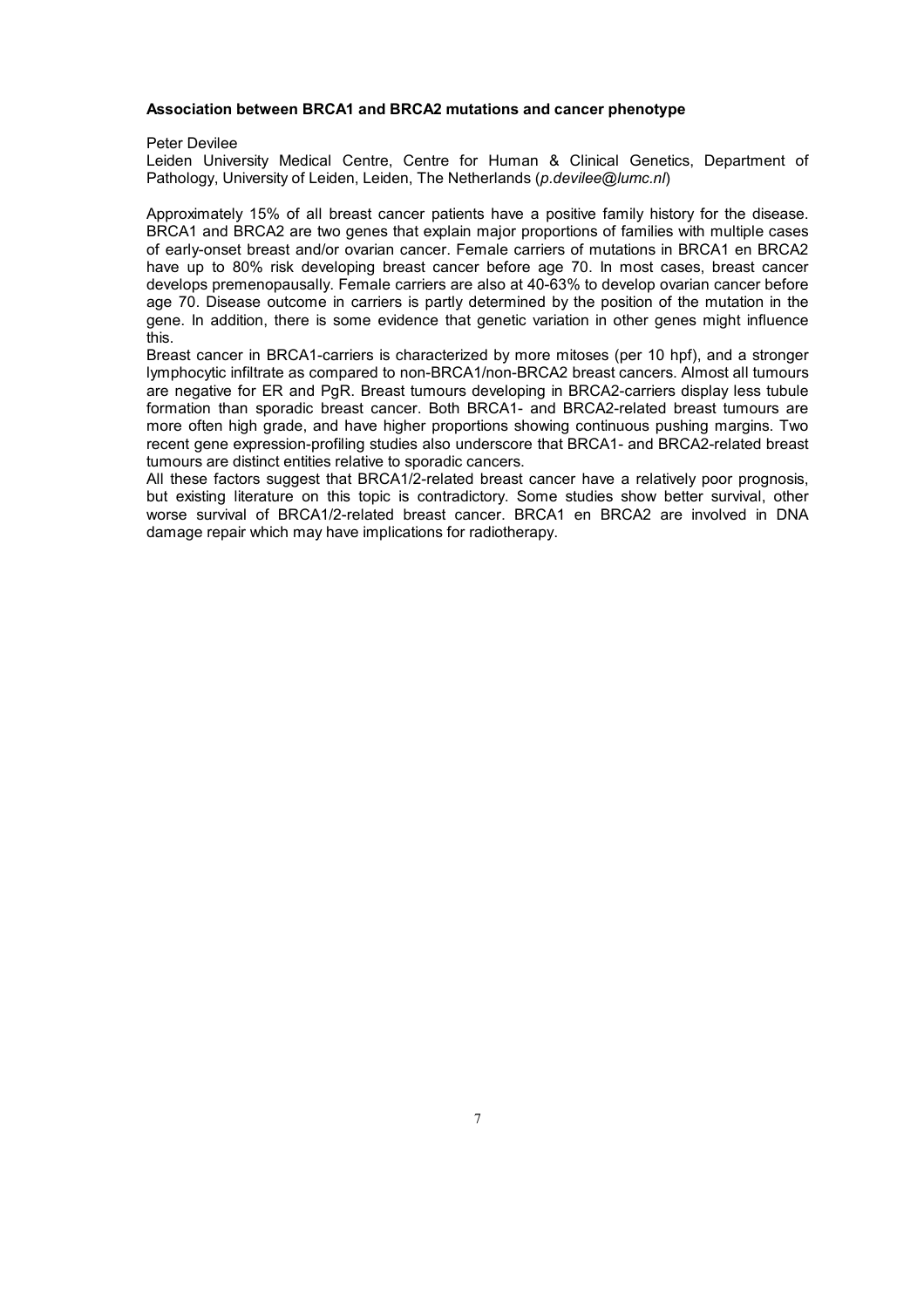#### **Spliceome and splice variant arrays in breast cancer**

Henri Magdelenat<sup>1</sup>, Patricia de Cremoux<sup>1</sup>, Sandra Pommey<sup>2</sup>, Brigitta Brinkman<sup>2</sup>, Jean Marc Extra<sup>1</sup>, Jonathan Kearsey<sup>2</sup>, Pascale Fehlbaum<sup>1</sup>, Xavier Sastre-Garau<sup>1</sup>, Laurent Bracco<sup>2</sup> <sup>1</sup>Institut Curie, Paris, France, <sup>2</sup>ExonHit Therapeutics, Paris, France (henri.magdelenat@curie.net)

mRNA splicing plays a major role in expanding protein diversity of higher eukaryotes, affecting about 50 % of human genes at a variable degree of complexity. Changes in mRNA splicing occur during development, and is differentially regulated in various organs. Splicing alterations results in structurally and functionally altered proteins and are associated with a number of diseases. RNA splicing alterations occur frequently during carcinogenesis (ex WT1) and tumour progression (ex CD44) and are associated with resistance to chemotherapy.

ExonHit Therapeutics has developed an experimental approach that allows genome-wide identification of alternative RNA processing events, which characterize a given biological situation. This technique, called DATAS ("Differential Analysis of Transcripts with Alternative Splicing"), has been used to isolate tumour specific splice variants.

A specific-specific cDNA library of 682 splice events has been constructed using the DATAS technology. The principle of DATAS is to hybridise cDNA from one biological condition with mRNA from the second and vice-versa. These hybrids are then treated with RNase H to release mRNA that does not hybridise within the heteroduplex. These released mRNAs, that encode qualitative differences between the two conditions, are isolated, reverse transcribed, cloned and collected into libraries. All single clones constituting the library are spotted as PCR products on nylon membranes (arrays). The genetic profile of individual tumours can be obtained by hybridisation of the arrays with <sup>33</sup>P-labeled cDNA derived from the specific. Array results were analysed using the Genemath software (Applied Maths)

 A prospective clinical evaluation is currently performed with a specifically designed prospective clinical trial including 100 patients with non-operable breast cancer who received FEC100 neoadjuvant chemotherapy regimen. RNA was extracted from the residual specific tissue taken from patients after completion of chemotherapy. An interim analysis on 24 specific samples (14 non responders, 10 responders) has been performed. This analysis resulted in the identification of 48 gene fragments (36 known and 12 unknown genes) that were able to segregate partial responders from non-responders.

Conclusion: We present here the first demonstration that "spliceomic" profiles derived from DATAS technology can discriminate partial responders from non-responders to a given modality of primary medical treatment of breast cancer. It will be further evaluated in a new prospective trial, for its utility in predicting responder status before treatment.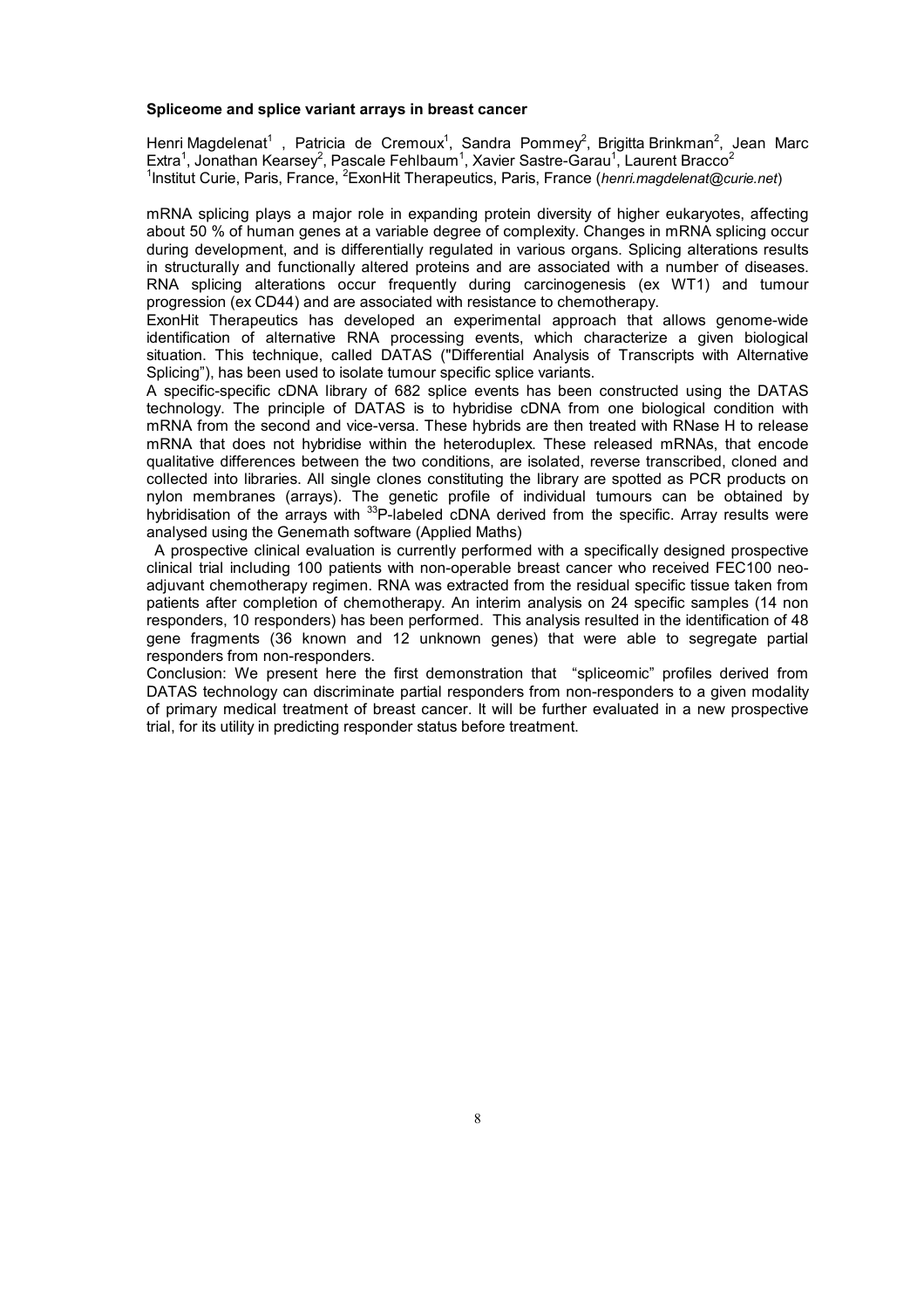**Poster Session** 

## **Epidemiology and Gene Arrays in Mammary Gland Research**

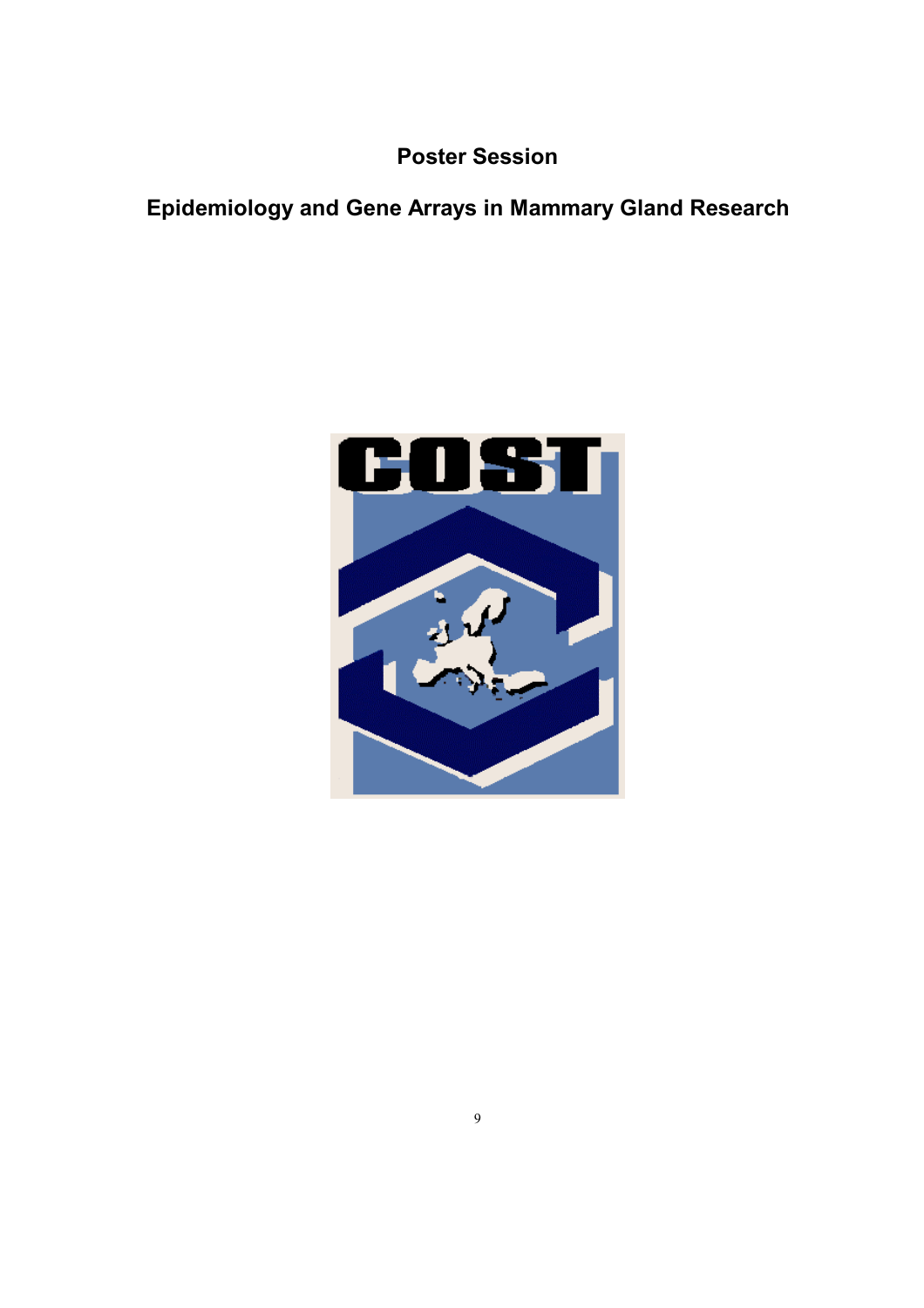#### **DNA array and real-time PCR – an optimal combination! The use of real-time (kinetic) quantitative PCR to validate cDNA array results**

Michael W. Pfaffl & Rupert M. Bruckmaier

Institute of Physiology, Department of Animal Physiology, Centre of Life and Food Sciences, Technical University of Munich, Freising-Weihenstephan, Germany (*pfaffl@wzw.tum.de*)

The application of the real-time (kinetic) PCR to amplify cDNA products reverse transcribed from mRNA (RT) and microarray technology is on the way to become routine tools in molecular biology. They are both well suited to study gene expression, but each methodology has its specific advantages and disadvantages. Microarray technology is ideal to screen a lot of genes in one step (>10,000 gene transcripts) and kinetic RT-PCR is very sensitive, highly quantitative and requires up to 1000-fold less RNA. Both allow a relative and accurate quantification of mRNA molecules with a sufficiently high repeatability and low variability.

But accurate quantification of nucleic acids requires a reproducible methodology and an adequate mathematical model for data analysis. The particular topics of the relative quantification in microarray and kinetic PCR technology of a target gene transcript in comparison to a reference gene transcript or housekeeping gene are described. Therefore a new mathematical model and software is presented. The relative expression ratio **(R)** is calculated from the kinetic PCR efficiencies **(E)** and the crossing point **(CP)** deviation **(**∆**CP)** of an unknown sample versus a control. This model needs no calibration curve. Control levels were included in the model to standardize each reaction run with respect to RNA integrity, sample loading and inter-PCR variations. High accuracy and reproducibility (<2.5% variation) were reached in LightCycler® RT-PCR using the established mathematical model (Pfaffl, NAR 2001). **R** of a target gene is expressed in a *sample* versus a *control* in comparison to a reference gene. **Etarget** = real-time PCR efficiency of target gene transcript; **Eref** = real-time PCR efficiency of reference gene transcript; **∆CPtarge**t = CP deviation of *control* - *sample* of target gene transcript; **∆CPref** = CP deviation of *control* - *sample* of reference gene transcript.

**R =** 

**(Eref)** ∆**CPref** *(control - sample)*

**(Etarget)** ∆**CPtarget** *(control - sample)* 

An Excel® based *Relative Expression Software Tool (REST ©)* is now available, which calculates **E** and **R** of various (<16) samples and four target genes (Pfaffl et al., NAR 2002). Relative expression ratio is tested for significance compared to control on the basis of an *Pair Wise Fixed Reallocation Randomisation Test ©.*



Using this approach, to screen the tissue specific expression levels by microarray and confirm the results by kinetic RT-PCR and REST © is a powerful and optimal combination. The advantages of both quantification systems were added - high throughput of the microarray and sensitivity of the real-time RT-PCR. The latest software version of REST and examples for the correct use can be downloaded at: http://www.wzw.tum.de/gene-quantification/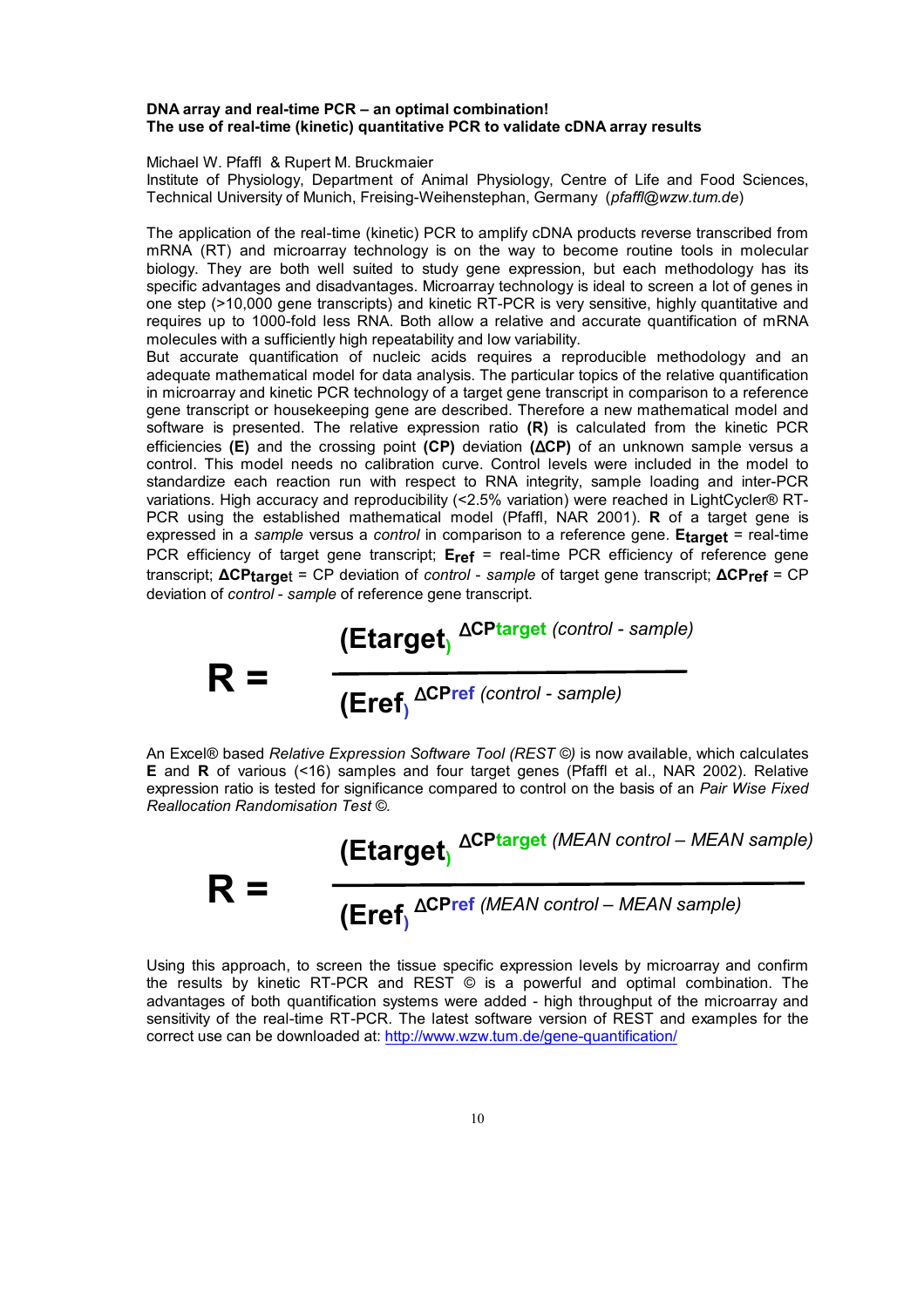### **Members of the Management Committee**

Prof. Wolfgang DOPPLER Universität Innsbruck Institut für Medizinische Chemie und Biochemie Fritz Pregl Strasse 3 A-6020 Innsbruck, Austria Tel: + 43 512 507 35 12 Fax: + 43 523 507 26 38 Wolfgang.Doppler@uibk.ac.at

Prof. Mathias MÜLLER Universität Wien Institut für Tierzucht und Genetik der Veterinarmedizinischen Josef Baumann-Gasse 1 A-1210 Wien, Austria Tel: + 43 1 250 77 56 20 Fax: + 43 1 250 77 56 901 mathias.muller@vu-wien.ac.at

Prof. Christian BURVENICH Universiteit Gent Vakgroep Fysiologie, biochemie en biometrie Milk Secretion and Mastitis Research Group Campus Merelbeke Salisburylaan 133 B-9820 Merelbeke, Belgium Tel: + 32 9 264 73 21 Fax: + 32 2 264 74 99 christian.burvenich@rug.ac.be

Dr. Pavlos NEOPHYTOU Mendel Centre for Biomedical Sciences 5 Kimonos CY-2406 Egkomi, Nicosia, Cyprus Tel: + 357 2 266 41 05 Fax: + 357 2 266 16 17 pavlos@mendelcenter.org

Dr. Kristen SEJRSEN Afdelingen for Husdyrernaering og Fysiology Danmarks Jordbrugs Forskning - Forskningscenter Foulum P.O. Box 50 DK-8830 Tjele, Denmark Tel: +45 89 99 15 13 Fax: +45 89 99 15 25 kr.sejrsen@agrsci.dk

Prof. Timo YLIKOMI University of Tampere Professor of Cell Biology Medical School FIN-33014 Tampere, Finland Tel: + 358 3 215 67 33 Fax: + 358 3 215 61 70 timo.ylikomi@uta.fi

Dr. Mikko GRIINARI University of Helsinki Department of Animal Science P.O. Box 28 FIN-00014 Helsinki Tel: + 358 9 191 585 62 Fax: + 358 9 191 583 79 mikko.griinari@helsinki.fi

Dr. Michèle OLLIVIER-BOUSQUET INRA Laboratoire de Biologie Cellulaire et Moléculaire Unité de Biologie des Transports Cellulaires F-78352 Jouy-en-Josas Cedex, France Tel: + 33 1 34 65 25 49 Fax: + 33 1 34 65 22 41 ollivier@jouy.inra.fr

Dr. Lyliane ROSETTA UPR 21 47 CNRS 44 rue de l'Amiral Mouchez F-75014 Paris, France Tel: + 33 1 43 13 56 11 Fax: + 33 1 43 13 56 30 rosetta@infobiogen.fr

Prof. Dieter SCHAMS Technische. Universität München Institut für Physiologie Vöttinger Str. 45 D-85350 Freising, Germany Tel: + 49 8161 71 35 98 Fax: + 49 8161 71 42 04 physio@weihenstephan.de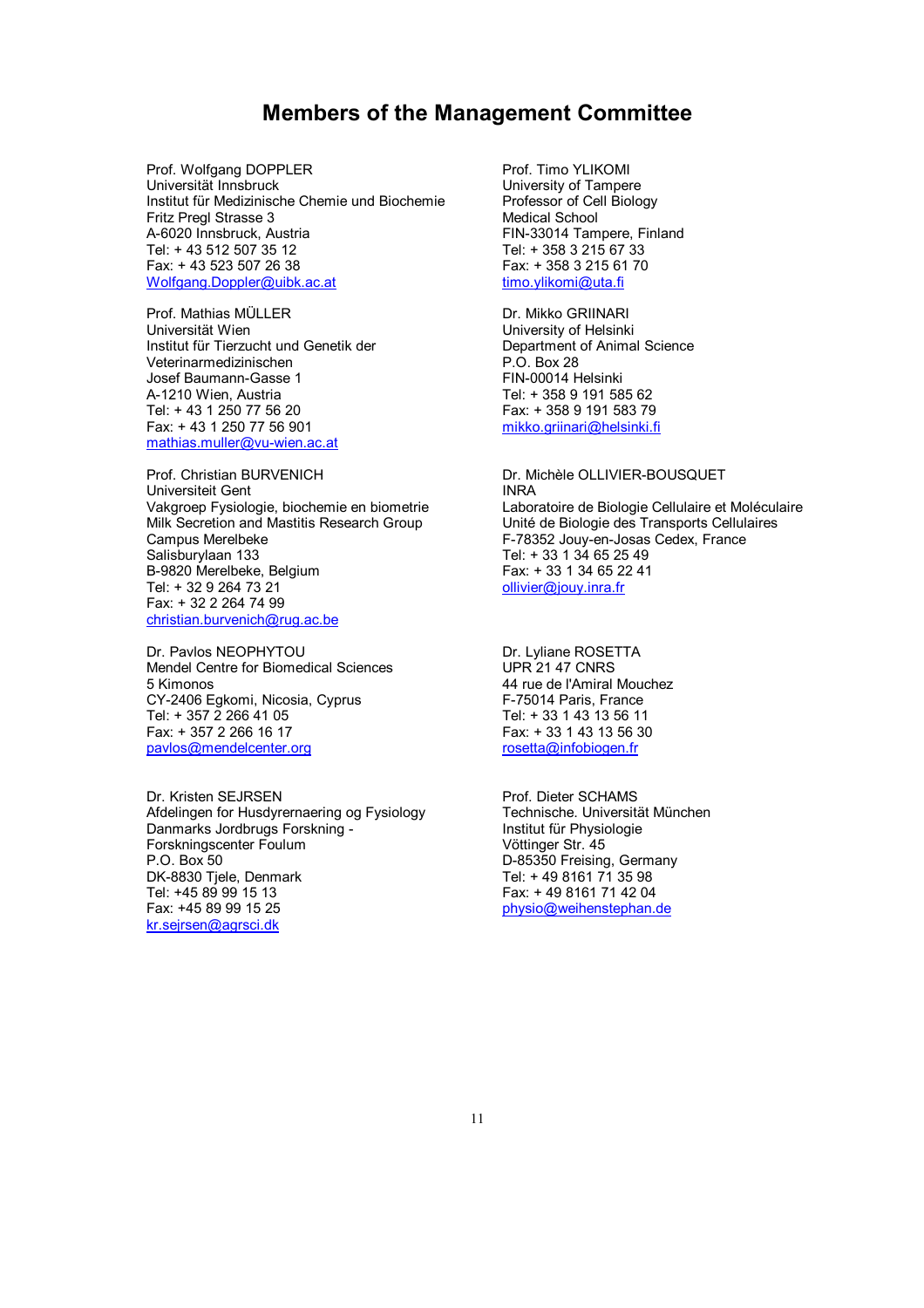Prof. Bernd GRONER Georg Speyer Haus Chemotherapeutisches Forschungsinstitut Paul-Ehrlich-Straße 42-44 D-60596 Frankfurt am Main, Germany Tel: + 49 69 633 95 180 Fax: + 49 69 633 95 185 groner@em.uni-frankfurt.de

Prof. Elias CASTANAS University of Crete School of Medicine P.O. BOX 1393 GR-71110 Heraklion, Greece Tel: + 30 81 39 45 80 Fax: + 30 81 39 45 81 castanas@med.uoc.gr

Dr. Zsuzsanna BÕSZE Agricultural Biotechnology Centre Szent-Györgyi A. u.4 H-2100 Gödöllõ, Hungary Tel: + 36 28 430 600 Fax: + 36 28 420 647 bosze@abc.hu

Dr. Imre KACSKOVICS Szent Istvan University Department of Veterinary Sciences Istvan u.2 H-1078 Budapest, Hungary Tel: + 36 1 478 42 64 Fax: + 36 1 478 41 64 ikacsko@univet.hu

Prof. Finian Martin University College Dublin Department of Pharmacology and Conway Institute Belfield IRL-Dublin 4, Ireland Tel: + 353 1 706 28 08 Fax: + 353 1 269 20 16 finian.martin@ucd.ie

Prof. Arieh GERTLER The Hebrew University of Jerusalem Faculty of Agriculture P.O. Box 12 IL-76100 Rehovot, Israel Tel: + 972 8 948 90 06 Fax: + 972 8 947 61 89 gertler@agri.huji.ac.il

Prof. Antonella BALDI (Chairwoman) University of Milan Faculty of Veterinary Medicine Department of Veterinary Sciences and Technology for Food Safety Via Trentacoste 2, Italy I-20134 Milano Tel: + 39 02 5835 57 36 Fax: + 39 02 5835 57 31 antonella.baldi@unimi.it

Prof. Gianfranco GABAI Università di Padova Facoltà di Medicina Veterinaria Dipartimento di scienze Sperimentali Veterinarie Laboratorio di fisiologia veterinaria - Agripolis I-35020 Legnaro (Pd), Italy Tel: + 39 049 827 26 50 Fax: + 39 049 827 26 69 gianfranco.gabai@unipd.it

Prof. Giske URSIN University of Olso Faculty of Medicine Institute of Nutrition Research P.O. Box 1046 BLINDERN N-0316 Oslo, Norway Tel: + 47 22 85 13 79 Fax: + 47 22 85 15 31 giskeu@basalmed.uio.no

Prof. Tomasz Motyl Warsaw Agricultural University Faculty of Veterinary Medicine Department of Animal Physiology, Biochemistry, Pharmacology and Toxicology 166 Nowoursynowska Street PL-02-787 Warszawa, Poland Tel: + 48 22 847 24 52 Fax: + 48 22 847 24 52 t.motyl@hotmail.com

Prof. Peter DOVC University of Ljubljana Biotechnical Faculty Groblie 3 SI-61230 Domzale, Slovenia Tel: + 386 1 7217 836 Fax: + 386 1 7241 005 peter.dovc@bfro.uni-lj.sl

Dr. Armand SANCHEZ Universitat Autonoma de Barcelona Faculty of Veterinari Medicine Dept. of Animal and Food Science E-08193 Bellaterra (Barcelona), Spain Tel: + 34 9 35 81 13 98 Fax: + 34 9 35 81 21 06 armand.sanchez@uab.es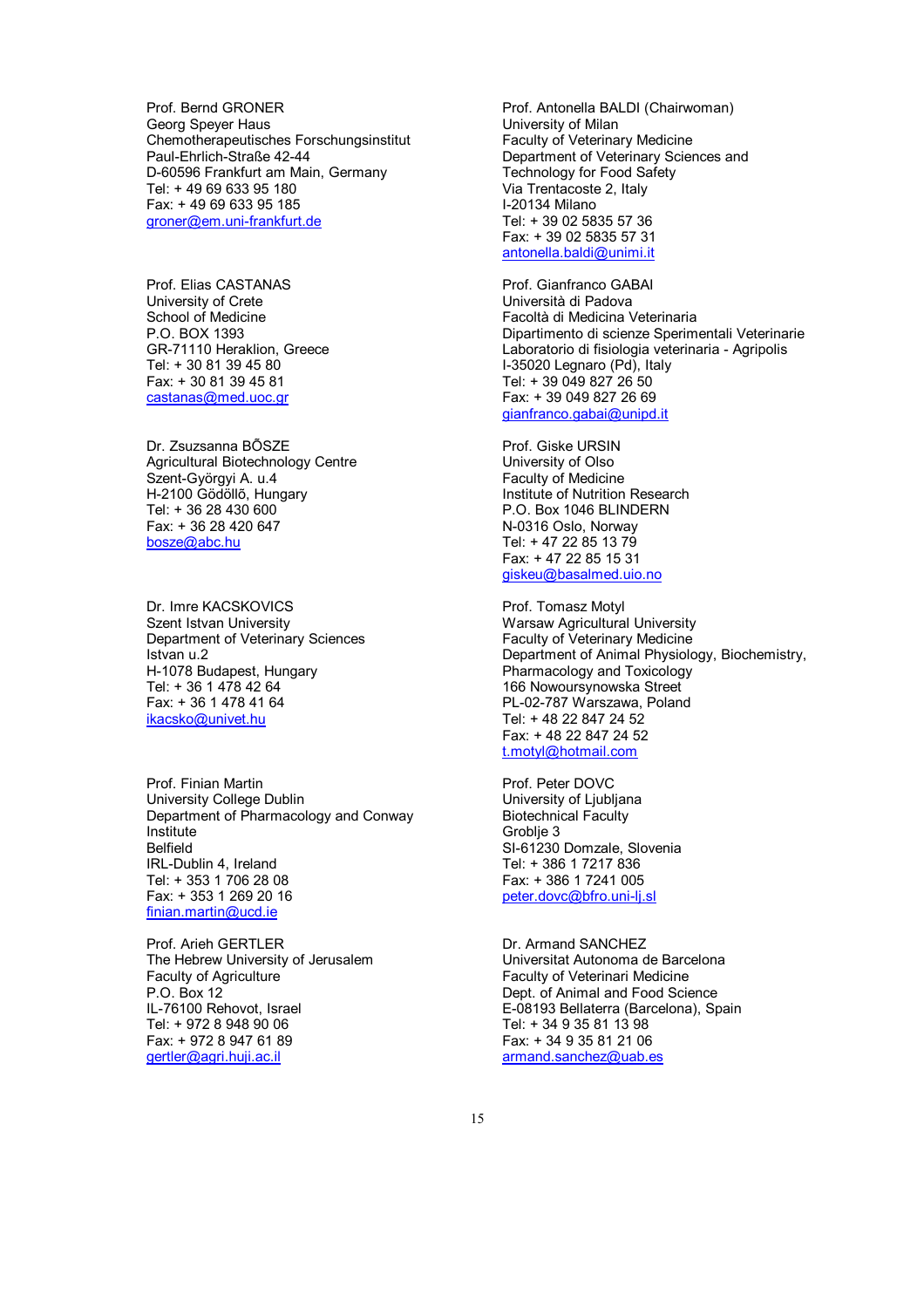Prof. Jürg W. Blum Division of Animal Nutrition and Physiology Faculty of Veterinary Medicine University of Berne Bremgartenstrasse 109 A CH-3012 Berne, Switzerland Tel: + 41 31 631 23 24 (direct) - + 41 31 631 23 22 (secretaire) Fax. + 41 31 631 26 40 juerg.blum@itz.unibe.ch

Dr. Anne-Catherine Andres Department of Clinical Research University of Berne, Switzerland Tiefenaustrasse 120 CH-3004 Berne Tel: +41 31 308 80 17/80 25 Fax: +41 31 308 80 28 andres@dkf3.unibe.ch

Dr. Jan A. MOL Utrecht University Faculty of Veterinary Medicine Department of Clinical Sciences of Companion Animals Yalelaan 8 NL-3548 CM Utrecht, The Netherlands Tel: + 31 30 253 17 09 Fax: + 31 30 251 81 26 j.mol@vet.uu.nl

Dr. Cees J. CORNELISSE University of Leiden Department of Pathology P.O. Box 9600, Gebouw 1, L-Q NL-2300 RC Leiden, The Netherlands Tel: + 31 71 526 65 79 Fax: + 31 71 524 81 58 c.j.cornelisse@lumc.nl

Dr. Colin J. WILDE Hannah Research Institute Hannah Research Park Ayr KA6 5HL Scotland, UK Tel: + 44 1292 674017 Fax: + 44 1292 674018 wildec@hri.sari.ac.uk

Dr. Bruce WHITELAW Roslin Institute (Edinburgh) Department of Gene Expression and Development Roslin, Midlothian UK - EH25 9PS Tel: + 44 131 527 43 55 Fax: + 44 131 440 04 34 bruce.whitelaw@bbsrc.ac.uk

Prof. Mihail PASCU DG Research / B5 - COST Secretariat Rue de la Loi 200 Office: B 7 - 3/27 B-1049 Brussels Tel: + 32 2 299 15 56 Fax: + 32 2 296 42 89 mihail.pascu@cec.eu.int

## **Participants**

Prof. Paolo Ajmone Marsan Istituto di Zootecnica, Universita Cattolica del S. Cuore, Piacenza, Italy ajmone@pc.unicatt.it

Dr. Antonella Angiolillo University of Molise, Campobasso, Italy angiolillo@unimol.it

Dr. Alessandro Bagnato University of Milano, Milano, Italy alessandro.bagnato@unimi.it

Prof. Antonella Baldi University of Milan, Milan, Italy antonella.baldi@unimi.it

Paul Boettcher IBBA-CNR, Segrate, Italy boettch@idvga.mi.cnr.it

Zsuzsanna Bösze, PhD Agricultural Biotechnology Centre, Gödöllö, Hungary bosze@abc.hu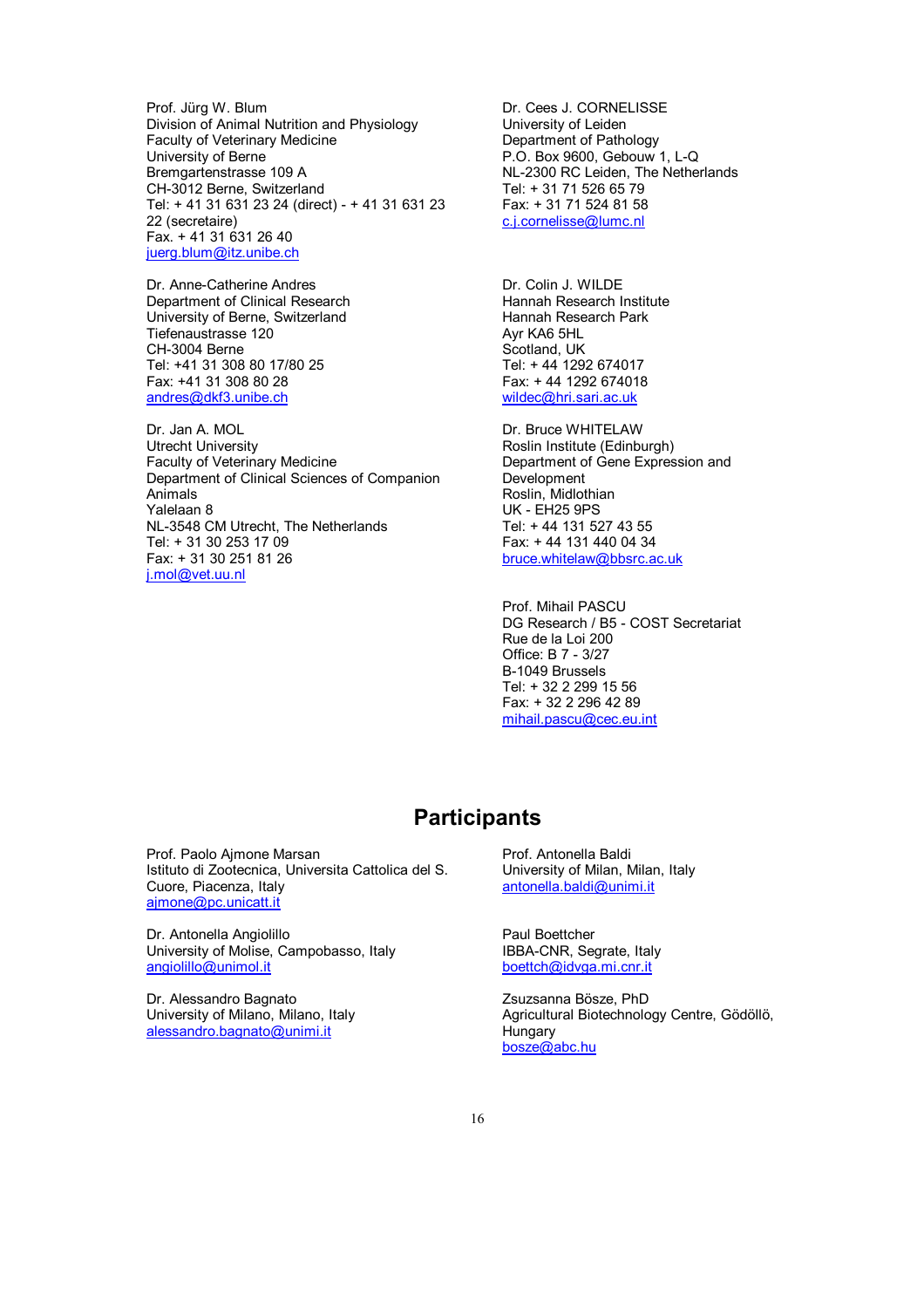Dr. Joy Burchell Cancer research UK, London, UK joy.burchell@cancer.org.uk

Dr. Alexandre Caetano Embrapa-Cenargen, Brasília, Brazil acaetano@cenargen.embrapa.br

Dr. Gabriella Ceriotti University of Milano, Milano, Italy gabriella.ceriotti@unimi.it

Dr. Federica Cheli University of Milano, Milano, Italy federica.cheli@unimi.it

Prof. Cees J. Cornelisse LUMC Leiden, The Netherlands C.J.Cornelisse@lumc.nl

Peter Devilee, PhD LUMC Leiden, The Netherlands p.devilee@lumc.nl

Begoña Diosdado, MD WKZ Utrecht, Utrecht, The Netherlands b.diosdado@med.uu.nl

Dr. Wolfgang Doppler Univ. Of Innsbruck, Innsbruck, Austria wolfgang.doppler@uibk.ac.at

Prof. Peter Dove University of Yubljana, Domzale, Slovenia peteridove@bfro.uni-lj.si

Keltouma Driouch, PhD Centre René Huguenin, Saint-Cloud, France k.driouch@stcloud-huguenin.org

Ildiko Erdelyi, PhD Utrecht, The Netherlands i.Erdelyi@vet.uu.nl

Prof. Gianfranco Gabai Universita di Padova, Legnaro (PD), Italy gianfranco.gabai@unipd.it

Hiemke Knijn, DVM UU Diergeneeskunde, Utrecht, The Netherlands H.Knijn@vet.uu.nl

Dr. Fransiska Kramer Danish Veterinary and Food Administration, Copenhagen, Denmark fxk@fdir.dk

Dr. Anne Lykkesfeldt Danish Cancer Society, Copenhagen, Denmark AL@cancer.dk

Henri Magdelenat Institut Curie, Paris, France henri.magdelenat@curie.net

Dr. Paola Mariani FPTP-CERSA, Segrate, Italy mariani@itba.mi.cnr.it

Lieta Marinelli, DVM University of Padova, Legnaro, Italy lieta.marinelli@unipd.it

Dr. Patrice Martin INRA, Jouy-en-Josas Cedex, France martin@diamant.jouy.inra.fr

Prof. Finian Martin University College Dublin, Dublin, Ireland Finian.Martin@ucd.ie

Prof. Juan Medrano Nestel/Nestlé Research Center, Lausanne 26, **Switzerland** juan.medrano@rdls.nestle.com

Prof. Tomasz Motyl Dept. Physiological Sciences, Vet. Med. Fac., Warsaw, Poland t\_motyl@hotmail.com

Dr. Pavlos Neophytou Mendel Centre for Biomedical Sciences, Egkomi, Cyprus pavlos@mendelcenter.org

Dr. Michele Ollivier-Bousquet INRA France, Jouy en Josas, France ollivier@jouy.inra.fr

Jose Palacios, MD Spanish National Cancer Centre, Madrid, Spain jpalacios@cnio.es

Prof. Joyce Papadimitrion Cancer research UK, London, UK papadimi@cancer.org.uk

Prof. Mihail Pascu Cost, Brussels, Belgium mihail.pascu@cec.eu.int

Dr. Michael Pfaffl Institute of Physiology, Fressing, Germany pfaffle@wzw.tum.de